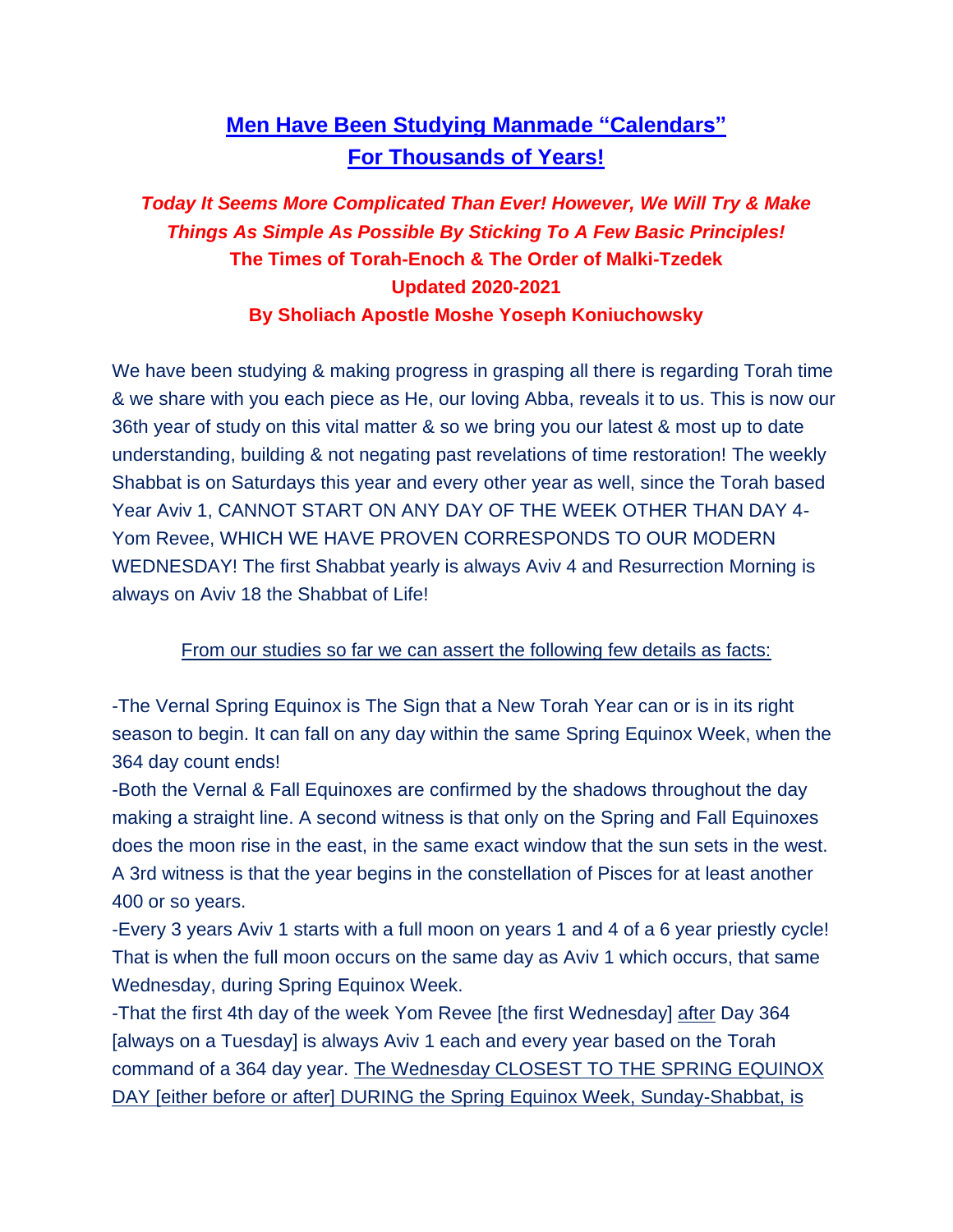always Aviv 1. For example, if the Spring Equinox is on a Friday, Aviv 1 is the prior Wednesday, as going back 2 days is closer than forwarding 4 days to the following Wednesday. Not to mention, the following Wednesday is a new week, the week AFTER the Spring Equinox! **Aviv 1 must be after 364 days are counted fully and within the Spring Equinox week, not the week before or after!**

-That the Torah year always starts on a 4th Day-Yom Revee, Wednesday & always ends on a 3rd Day-Yom Shleshee, Tuesday & is exactly 364 days as required by Torah, The New Covenant & Enoch.

-That YHUH masterfully built in intercalation and there is absolutely no need FOR MAN to ever add days, months, weeks or years, as long as we wait each year until the first Wednesday after the 364th day on a Tuesday, during The Spring Tekufah-Equinox week Sunday-Shabbat. This method adjusts itself over the years! Every 7th year YHUH Himself adds a full 7 day week, so the seasons remain intact. He Himself intercalates but man cannot and must not mess with His built in system. An example will be Roman year 2022, when the Spring Equinox is on a Sunday and the old year ends on the previous Tuesday. We must wait until the following Wednesday during equinox week, thus YHUH allows us to wait a week, once the 364 day count has concluded. That is how He Himself does it automatically.

*More Understanding!* NOW PLEASE DO NOT GET ANGRY!!!! Most of you will never get the 364 day 52 week solar times right or YAH's times right, because you insist on matching Gregorian dates with the calculated times of YAH! You cannot mix Gregorian data with biblical data-dates! Unless you want false times and violations of YAH's Torah! Let me explain!

First let us look at the Scriptures that require a calculated 364 day 52 week year! After all, seeking the correct times must be based on Scripture alone!

Jubilees Chapter 6:

30 And all the yamim-days of the commandment will be fifty two weeks of yamimdays and (these will make) the entire year complete. Thus it is engraved and ordained on the heavenly tablets.

31 And there is no neglecting (this commandment) for a single year from year to year [no year can have 13 months or more than 52 weeks, even by one day]. IF YOU FOLLOW MEN THAT INSIST YOU HAVE TO ADD A WEEK EVERY SO OFTEN, IT IS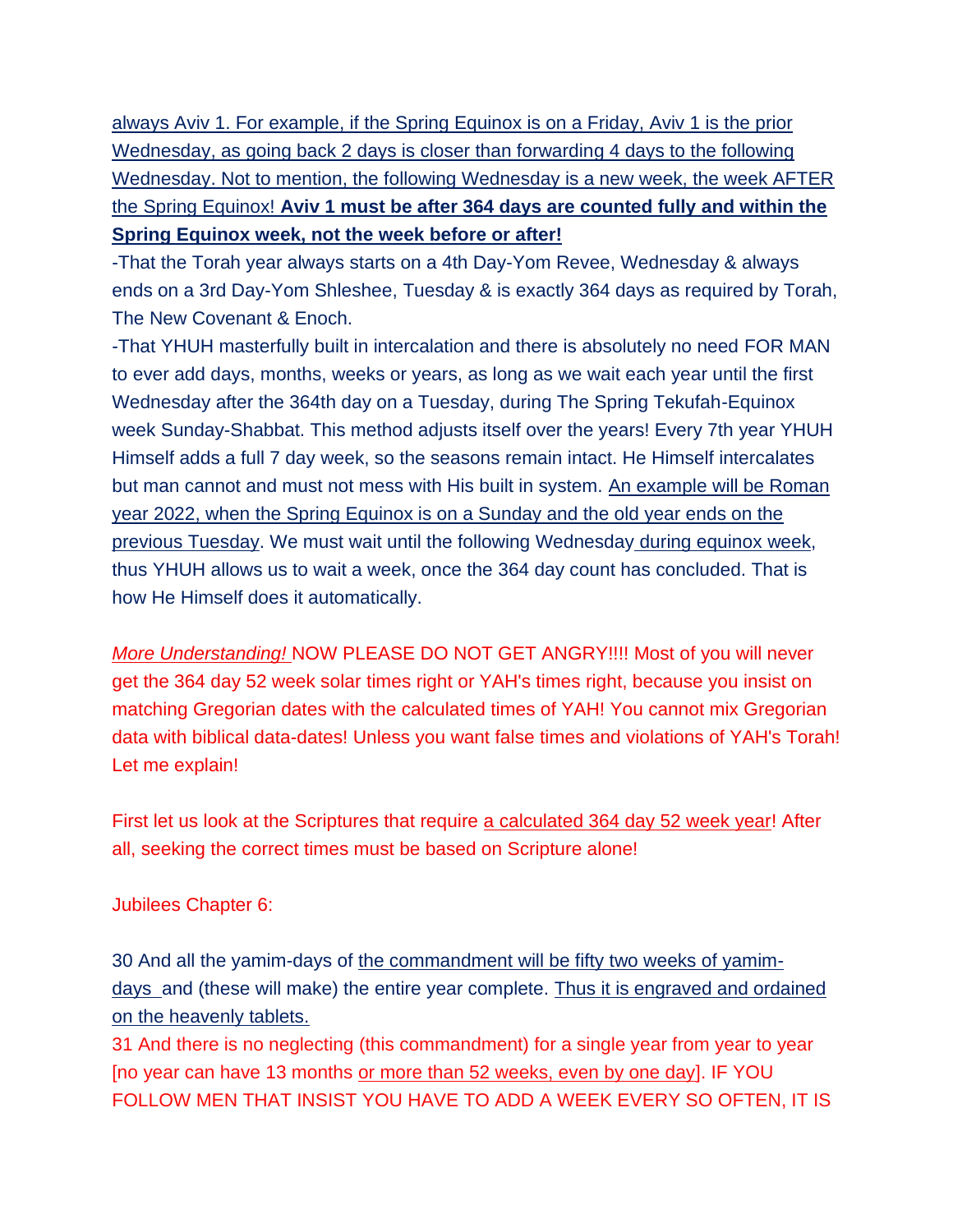#### NOT OF THE FATHER!!

32 And command the children of Yisrael that they observe [all] the years according to this reckoning -three hundred and sixty-four yamim-days and (these) will constitute a complete year and they will not disturb its time from its yamim-days and from its feasts; for everything will take place in them according to their testimony and they will not leave out any yom-day nor disturb any feasts.

IF YOU OBEY HIS COMMANDS, HE WILL SEE TO IT THAT YOU ARE GIFTED WITH THE CORRECT TIMES! IF YOU DISOBEY AND FOLLOW GUESSWORK AND NOT HIS HEAVENLY MATH, CALCULATED BY ANGELS, A MATH FOUND IN HIS COMMANDS, HE WILL SEE TO IT THAT YOUR TIMES ARE DISTURBED AND NATURALLY YOU WILL BE DISTURBED ABOUT THAT!

33 But if they do neglect and do not observe them according to His commandment, then they will disturb all their seasons and [all] the years will be dislodged from this (order), [and they will disturb the seasons and the years will be dislodged] and they will neglect their ordinances.

34 And all the children of Yisrael will forget and will not find the path of the years, and will forget the new months and seasons and the Shabbats and they will go wrong as to all the entire order of the years.

## YOU WON'T JUST BE WRONG ABOUT THE TIMES OF YHUH BUT ALL THE YEARS YOU ATTEMPT TO KEEP THE FEASTS WILL BE OUT OF HIS ORDER OR BROKEN!!!

35 For I know and from now on will I declare it unto you, and it is not of my own devising; for the scroll is written before me, and on the heavenly tablets the division of yamim-days is ordained, lest they forget the feasts of the covenant-brit and walk according to the feasts of the goyim-pagans after their error and after their ignorance.

If we become like little school children, YHUH will teach us His heavenly angelic kingdom math designed to work in the heavenly & the earthly realm, making them in one accord and His ways-times, so ignorance over the true times comes to an end!

36 For there will be those who will assuredly make observations of the moon [Strictly forbidden!] how it disturbs the seasons and comes in from year to year ten yamim-days too soon.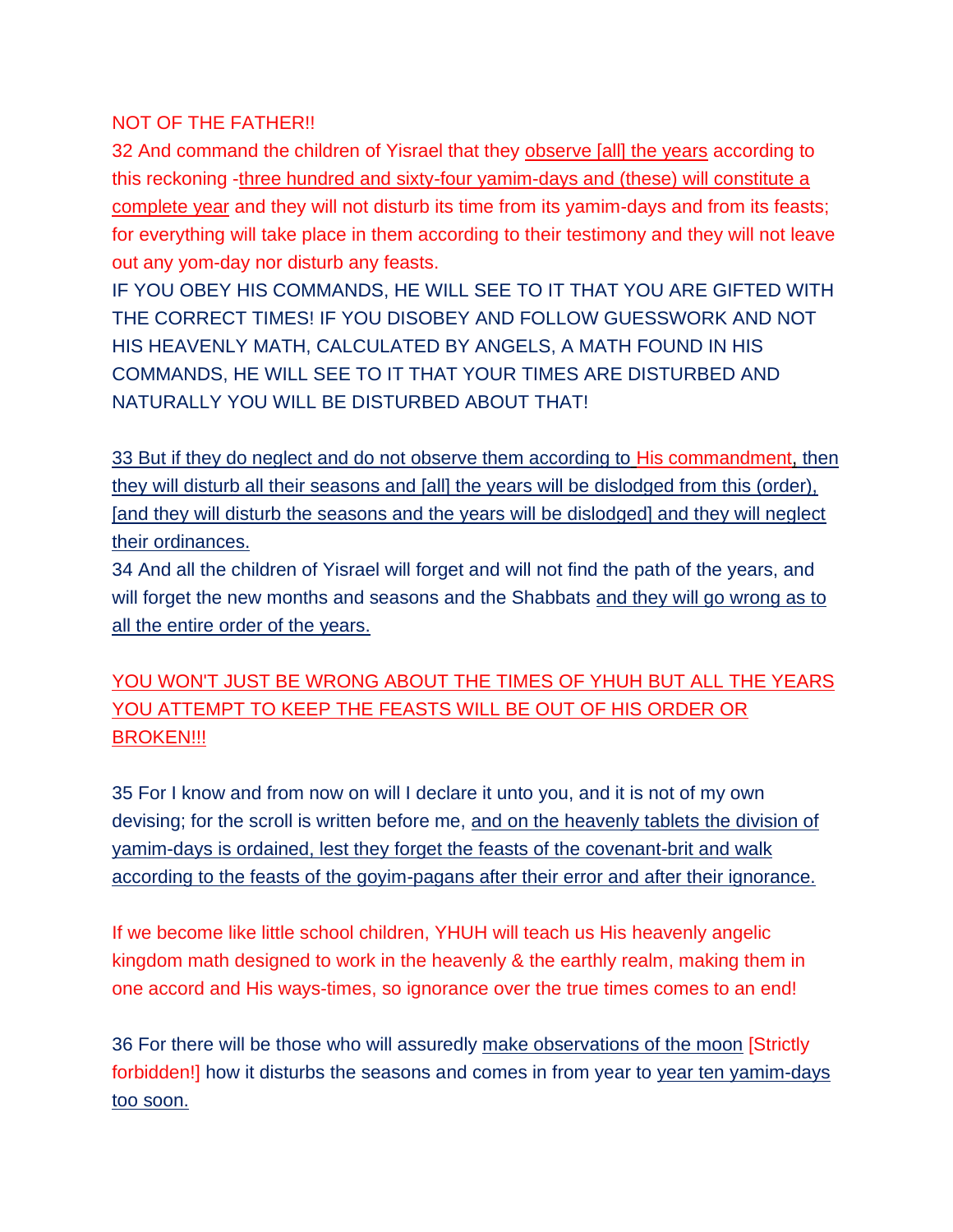37 For this reason the years will come upon them when they will disturb (the order) and make an abominable (yom) the yom of testimony and an unclean yom a feast yom and they will confound all the yamim-days, the kadosh-set part, with the unclean and the unclean yom with the kadosh-set apart; for they will go wrong as to the months

Once you add weeks or days, at any time, in any year, you mess up the perfect order of the kadosh-set apart 364 day 52 week year, the Shabbats, feasts and Jubilees.

38 For this reason *I command* and *testify* to you that you may testify to them; for after your death [Moses] your children will disturb them, **so that they will not make the year three hundred and sixty-four yamim-days**

#### **THIS PROPHECY HAS ALREADY COME TO PASS ON A DAILY BASIS!**

ONLY; and for this reason they will go wrong as to the new months [and weeks by implication] and seasons and Shabbats and feasts and they will [eventually] eat all kinds of blood with all kinds of unkosher flesh [the end of their rebellion].

If they don't stop adding days or weeks based on mere guesswork or human math!

Enoch 75: 2: the exactness of the year is - accomplished through its separate three hundred and sixty-four stations. Meaning, *you must stop at day 364 for exactness,*even if it is a few days before the Spring Equinox and it's visible straight line sign or even if the Roman calendar says it's on A Friday, Sunday or any other day! Again be careful to obey HIM and not mix biblical and Roman data! YHUH is watching and testing you, with the restoration of Torah time! Even if science and religion are against the 364 day 52 week per year COMMAND!

Enoch 82:6: And the year is completed in three hundred and sixty-four yamim-days.

Nothing confusing about exactness right! Obey and get it right! Disobey! And Stay Confused!

Enoch 71:32 On that yom-day the lyla-night decreases and amounts to nine parts and the yom to nine parts and the lyla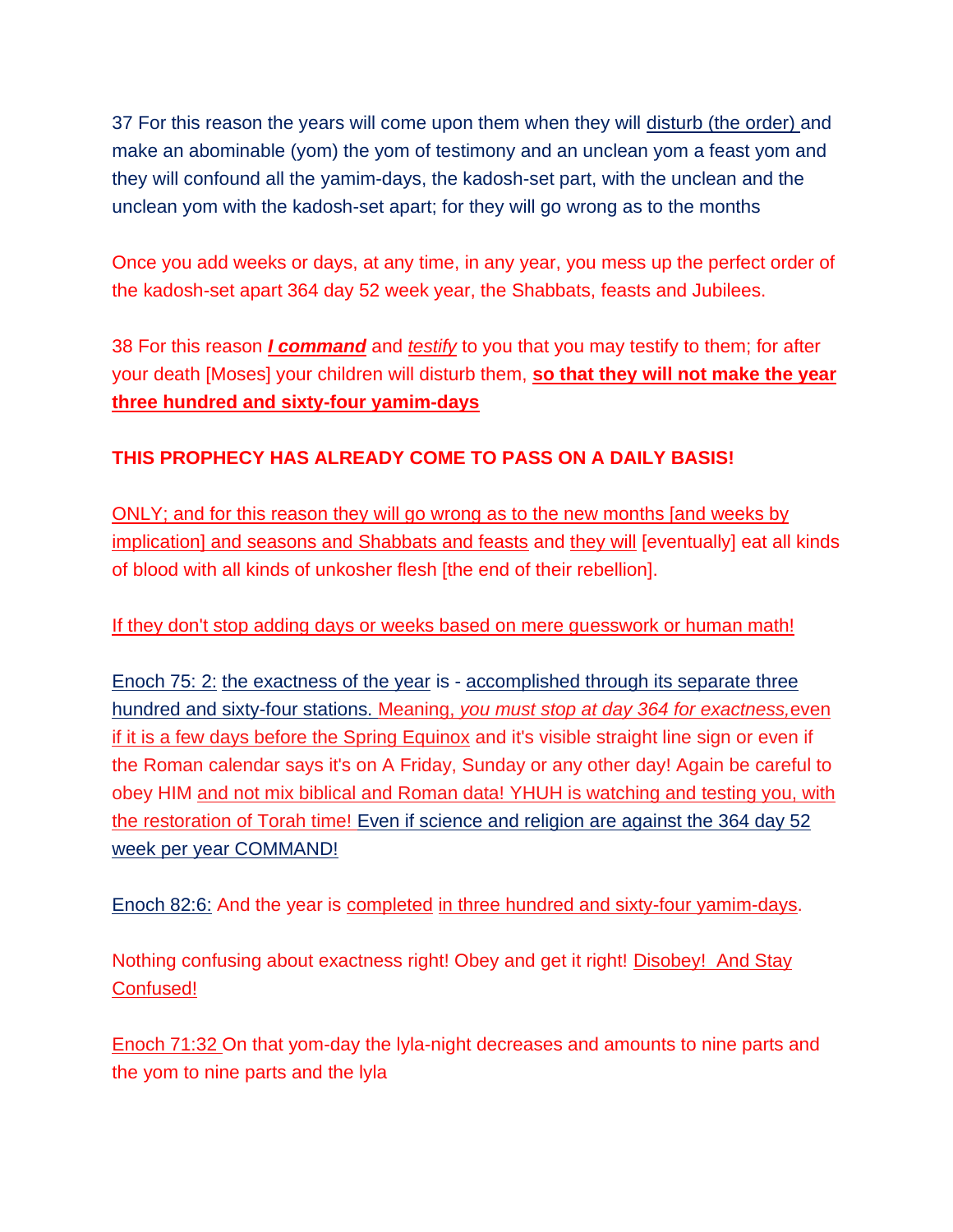33 is equal to the yom-day and the year is exactly as to its yamim-days three hundred and sixty-four days!

Revelation 12:3 And I will give power to My two witnesses, and they shall prophesy one thousand two hundred sixty days [1,260 days = 42 months of 30 days], clothed in sackcloth.

Revelation 12:6 And the woman [Israel] fled into the wilderness, where she has a place prepared by YHUH, that they should feed her there one thousand two hundred sixty days  $[1,260 \text{ days} = 42 \text{ months of } 30 \text{ days}]$ .

If The Book of Revelation allowed for years with more than 364 days, 12 months and 52 weeks, then the 42 months would not be perfect months of 30 days each. We cannot make the perfect solar times like the lunar errors of the rabbinics, which would make us just as guilty as they are! YHUH has not given us permission to change or adjust HIS REVEALED MATHEMATICAL PERFECTION, designed specifically to work for you His follower the exact same way it works for angels! His set times are designed NOT TO WORK for the worldly, fearful and unbelieving!

#### You Have To Learn To Stop Mixing Biblical With Gregorian Data!

You are to ignore any and all Roman, Jewish or Messianic data. If you mix Roman data with biblical commands, your entire reckoning of time will be fully out of order, or broken! All you have to do to stay confused, is to adopt the guesswork of men, who believe that some years have 365.25 or 366.25 and some misled bible believersteachers, that believe a year can have 370 or 371 days. You also must be willing to reject and delete the lies from your delicate minds that your secular teachers taught you as a child, in secular anti- Messiah classrooms, about the 365.25 day year and Roman leap year lies! **If anyone intercalates even a single day, a few days, a month or a full week, in any given year, that breaks YHUH's command to only count to 364 days, 52 weeks exactly, from now until eternity!** By disobeying YHUH, mankind falls into the trap of violating His Word! Since 364 is divisible by 7, we get a perfect 52 weeks of 7 days each, with 4 seasons of exactly 13 weeks  $+$  4 season marker days 360  $+$  4 = 364!

*That means, using biblical DATA, the Vernal Equinox will always be during the last week of the year and New Year's Day Aviv 1 on The Wednesday of that same Vernal*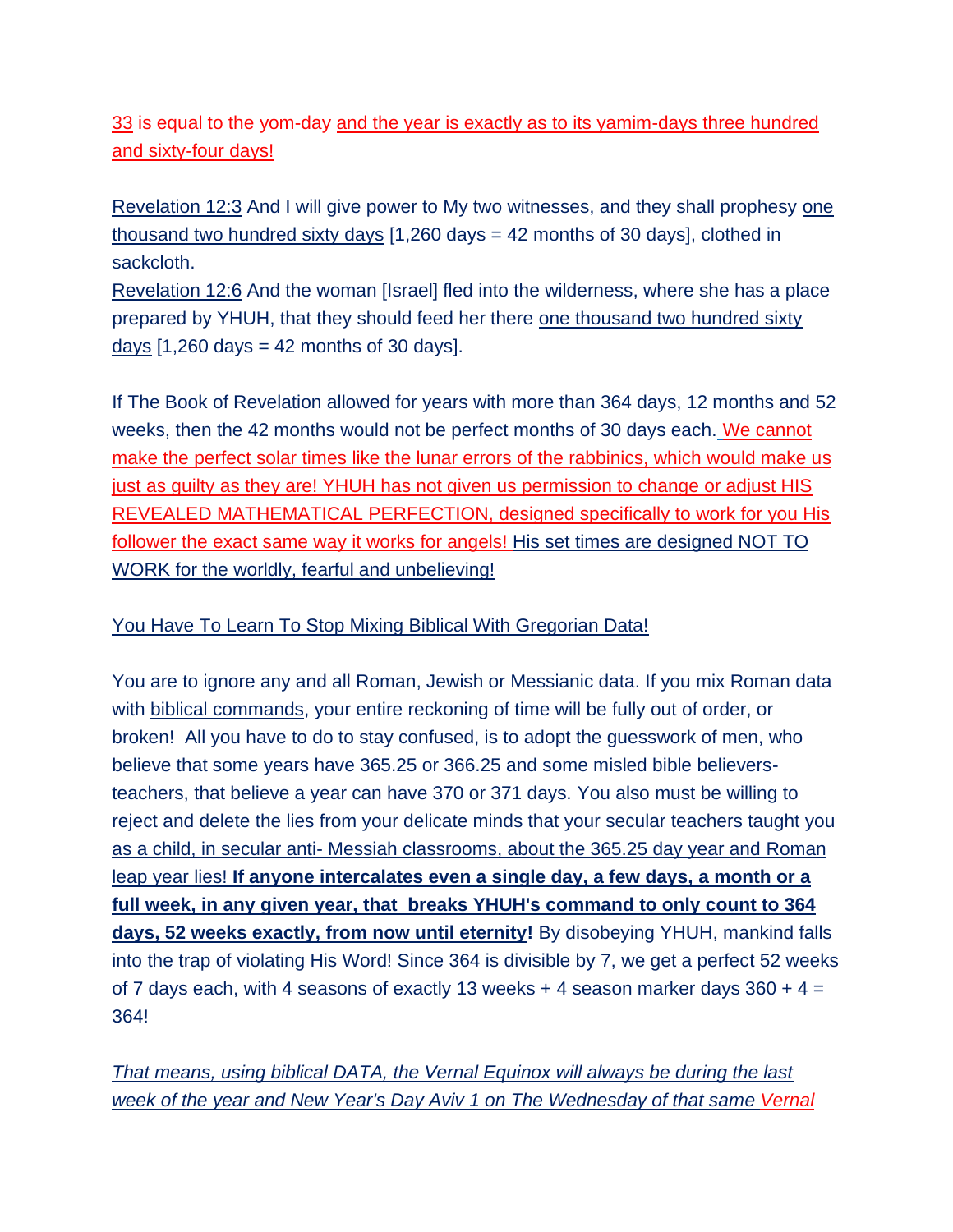*Equinox Week, either before or after the Spring Equinox and the Wednesday closest to it, as "364 math" doesn't lie, because YAH cannot lie*. He does not need to guess! The Vernal Equinox can and does shift to differing weekdays during week # 52, nevertheless, the divine mathematical formula used by YAH still must be followed! The counting ends on day 364 ALWAYS ON A TUESDAY of the last week of the old year during the Spring Equinox Week! The Spring Equinox will always fall somewhere in those 7 days where the old year transits to the new one, always during the LAST WEEK OF THE OLD YEAR!

If we adopt Scripture time and not guesswork taught as official calendars, the mathematics of heaven and its tablets will be stable, unchanging and easy to understand. If you count from any Wednesday Aviv 1 and OBEY YHUH by stopping at day 364 you will always end on a Tuesday. Now you may ask what if we don't see the straight line of shadows, The Aviv-Ot Aviv-Sign, until say Thursday, Friday or Saturday and not Tuesday of that last week of the year? Answer. It does not matter! The 364 day count will have ended on the prior Tuesday, always reckoned as day 364. If you grab this and stick to it despite pressure and appeals to your more common sense, time will never change and all YHUH's appointed times will be like clockwork, keeping man's guesswork and intercalation out of heaven's revealed math! Even though the straight line is in fact The Sign of The Tekufah-The Turn of The Year in every year and even if that Day 364 arrives before The Straight Line Aviv Sign, *you MUST declare the next day after Day 364, always a Wednesday, as New Years Day, Aviv 1.* 

**This is a test from YHUH for you, to see if you will obey Him or man. To see if you walk by faith or by sight! To see just how hungry you are for sacred time, sacred ritual and sacred place! To see if like s.a.tan, you try to usurp YAH's sovereignty and authority over time by inserting guesswork, days, human data and any kind of intercalation! This is also a test, to see if you believe that YAH is restoring ancient manuscripts, used and preserved by the ancient Zadokite priests as His Word, as He Promised in Acts 3:21! Or will you rest your head on Catholic, Protestant and yes, even Messianic guesswork - I mean, so called "Cannon Scripture"!** As for me and my house, we will serve The Commander of the 364 day per year and heavenly math! Joshua 24:10.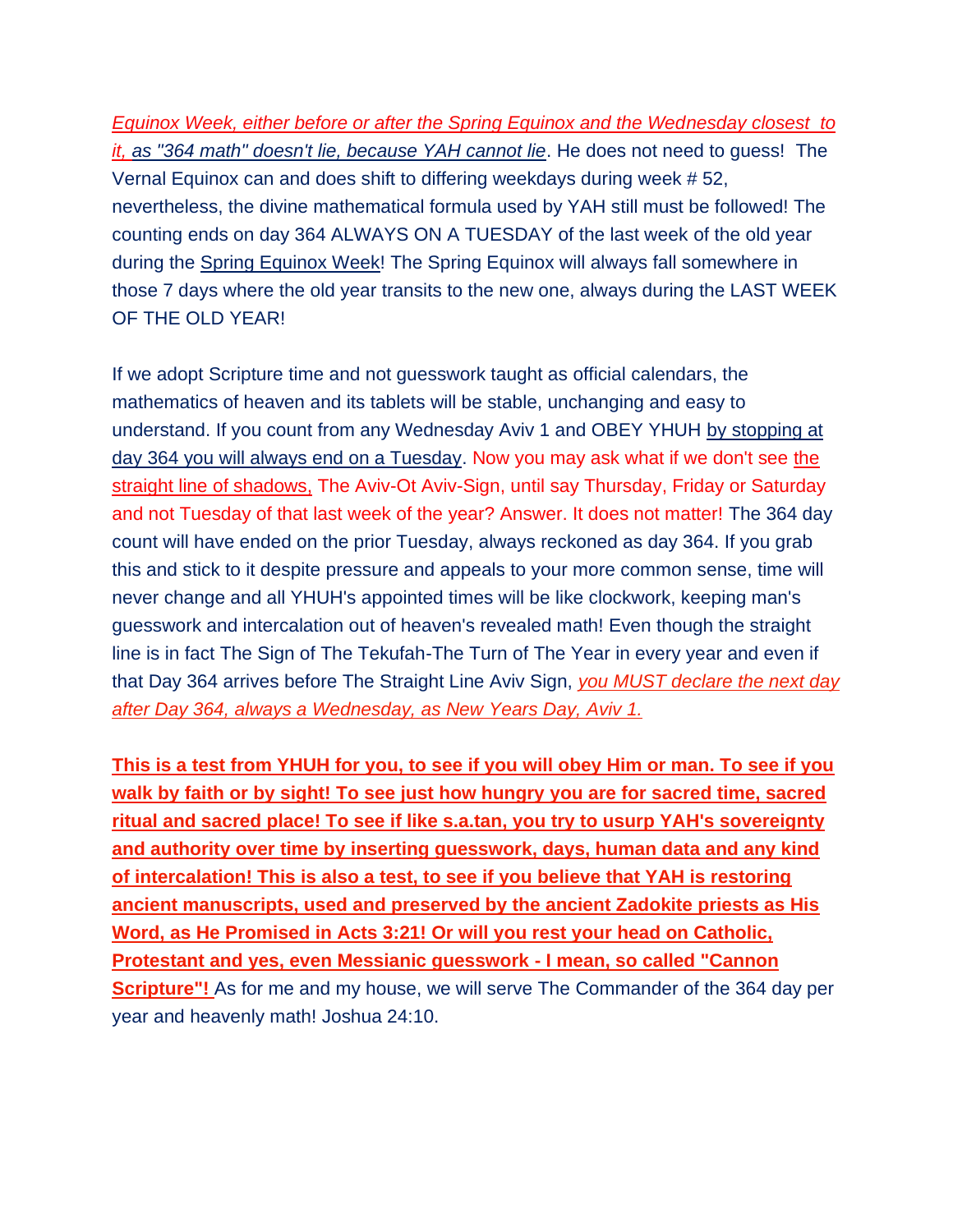If you choose to follow heavenly angelic math revealed to Moses, then in essence, there really is no need for any calendar! Think about how that settles all calendar debates!

## **RECAP AGAIN- WE CANNOT VIOLATE A COMMAND AND GET THE TRUE SHABBATS!**

**Torah commands that the Torah year can only have 364 [360 days or 12 months of 30 days +4 season markers] days divisible by 7! Regardless of what man or religion or secularists think. We are called to follow Scriptures and obey whether we have or don't have all the answers. Here are key verses that warn us about following man or a 365.25 day year; we see that YHUH declares that our weekly Shabbats and all other appointed times will be off if we do. He promises that to us, unless we obey Him and stick to the 364 day [360 +4 season markers] year despite what is going on around us and despite Roman data that seems to make so much sense! That's if we truly desire His Shabbats and His ways!**

Here are the clear commands AGAIN! Jubilees 6:30-38, Enoch 72:1-2, 72:32-33, Enoch 75:2-4, Enoch 82:6-7. Two key points are in order. The word EXACT OR EXACTLY OR EXACTLY IN ORDER from year to year until eternity starts, appears in every one of the 364 day per year references. That can only mean that YHUH sees our understanding and obedience to 364 days and 52 weeks in a year only, as our recognition that He, not science so-called, is the Adon-Master over the believer's life. It is a requirement to keep things in exact order and any departure by even one day, throughout eternity, that allegedly floats or allegedly needs to be added, will cause a disaster in man's reckoning of time. Adding a day or a week or a month to 364 days, 12 months and 52 weeks per year, will cause us to miss the wonderful set-fixed times. Let us be sincere but sincerely right, as we can be given the blessings of His Word and His mind!

We cannot worry about the Roman dates that change due to the Gregorian calendar. We suggest counting the 364 days out from Aviv 1 each year [the very first Wednesday during the Spring Equinox WEEK] to be exact, marking each New Month. The command to count only 364 days a year is not a suggestion but a command from YHUH our Abba, regardless of what other intellectuals do, say or think! EVEN IF THERE IS AN ALLEGED OR REAL 365th or 366th SUNRISE IN A YEAR, IT MUST BE IGNORED OR NOT COUNTED, as we wait for the Aviv 1 day to arrive.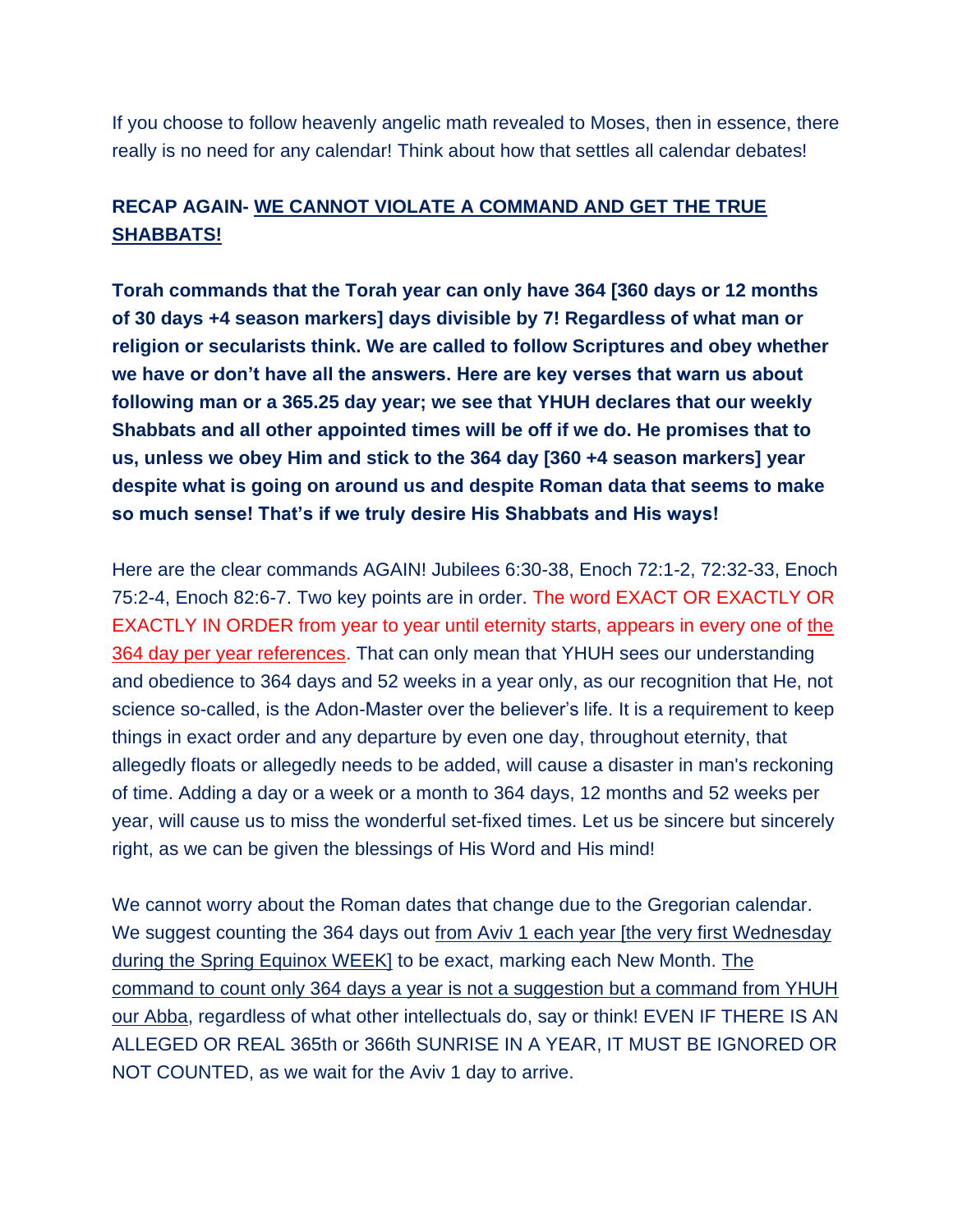Torah, Enoch & Jubilees all say that every year will have 364 days and 52 weeks forever from year to year, ordained by heaven for man!! Heaven has gifted us the times of heaven written on the heavenly Torah-tablets allowing us mere mortals to partake with angels! Let us not squander that high calling! Man and astronomy-science say that the year is now 365.25. Who is right? Only The House of Zadok's Everlasting Priesthood & Corresponding Anointing-Charge, resolves the Torah required 364 day [360 +4 season markers] 12 month, 52 week Solar Year. Praise be to YHUH-Yahusha for the unfolding revelation He is and will yet provide. Enjoy the journey with us!

The Solar times of YAH do not ever use the moon for times and seasons as this is forbidden in Scripture, in such places as Torah & Jubilees Chapter 6! The 6 year priestly cycle First Chronicles Ch. 24:1-19, uses the moon phases of full and dark moons to establish when the Zadokite priestly order starts their assigned weeks in the Temple. These 2 *checkpoints* occur monthly, to make sure the priestly orders are ready, prepared and correct in their turn/watch! These 2 monthly checkpoints were not used for time determination, as these were the Zadokite priests, who would never use lunar calendars, which is the primary reason they abandoned the Second Temple in Jerusalem. *To the true priesthood therefore, neither the full nor dark moons are new months & moreover are not to be observed like the fallen watchers used to.* They were mathematically calculated and recorded to and for the kohaneem-priests, who would then be on time in their commanded order of Temple service, NOT OBSERVED WITH HUMAN EYES, AS THE FALLEN WATCHERS DID AND TAUGHT MEN TO DO!

## However, there IS IN FACT A UNIQUE PURPOSE FOR THE MOON, PREVIOUSLY NOT SEEN NOR UNDERSTOOD BY MANY AMONG US!

The moon incredibly enough as it appears in the Zadokite priestly order actually establishes the eternality of the perpetual 7 day weekly cycle! The calculated dark and full moon phases are included by those solar time advocates, **only to verify and display that the 7 day week has never changed and that these phases occur on the same corresponding weekdays of the modern week, as they did in Torah times & as they did in Messiah Yahusha's time**, as long as we make super sure to use the correct year in each recorded six year priestly cycle! **These phases confirm that not only the 7 day week has never changed but that most importantly, neither**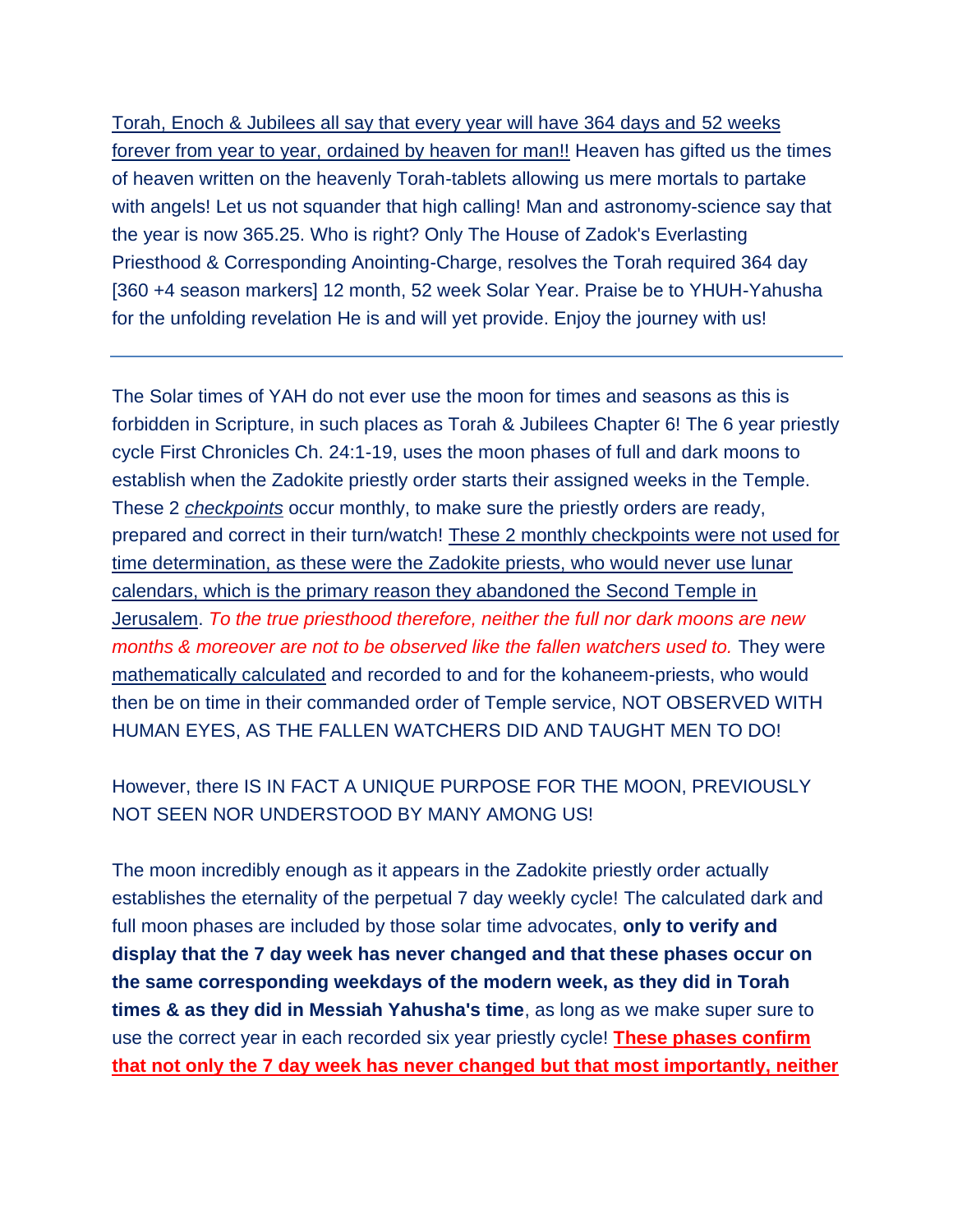#### **has the Shabbat on the day THEY, the Pagans call Saturday!**

An easy way to see which year of the priestly cycle we are in is to see which priestly order starts it. [First Chronicles 24:1-19] Have a look for yourself!

-Year 3- Miyamin-New Cycle Aviv March 2021

-Year 4- Shechinah New Cycle Aviv March 2022

The Full Moon will be seen on Aviv 1 Wednesday only in years 1 and 4 of a 6 year priestly cycle. The next Aviv 1 with a Full Moon will be year 4 in March of 2022. March 2021 starts year # 3 in the 6 year priestly cycle! You can use the Full Moon of Aviv 1 to determine which year of the cycle it is. If you see it on Aviv 1 you know it's either year 1 or year 4 of a 6 year priestly Zadokite cycle. REMEMBER JUBILEES 6 & OTHER PLACES FORBID ANY USE OF THE MOON TO DETERMINE TIME. WE FOLLOW ONLY SOLAR TIMES! WE ARE MERELY SHOWING HOW THE PHASES APPEARED ON THE SAME DAY OF THE WEEK 2,000 YEARS AGO, AS THEY DO TODAY [DSS], SHOWING US THAT THE SHABBAT OF THAT DAY, REMAINS THE SAME TODAY, WITH THE HEATHEN NAME OF SATURDAY.

-Recall that every weekday has a pagan name, so one cannot accuse Saturday alone of being pagan!

-Gregorian dates change year to year regardless of Torah patterns. Roman data-dates need to be ignored and shunned every year!

-The Torah priestly cycles NEVER CHANGE & are as follows: Years 1-4 same, Years 2-5 same, Years 3-6 same.

-If we start every year on Day 4 - Modern Wednesday, then every year will end on a 3rd Day-Tuesday and will be exactly 364 days as required by Torah & Enoch!

### **Torah Witnesses For The Eternal Solar Times!**

#### Beresheth - Genesis Chapter 1 Verses 14-19 The First Torah Witness

14 And Elohim said, Let there be lights in the firmament of the shamayim to divide the yom from the night; and let them be for signs-witnesses [visible], and for moadim, and for [all] days, and years:15 And let them be for lights in the firmament of the shamayim to give light upon the earth: and it was so.16 And Elohim made-asah [assigned] two great lights; the greater light to rule the yom, and the lesser light to rule the night: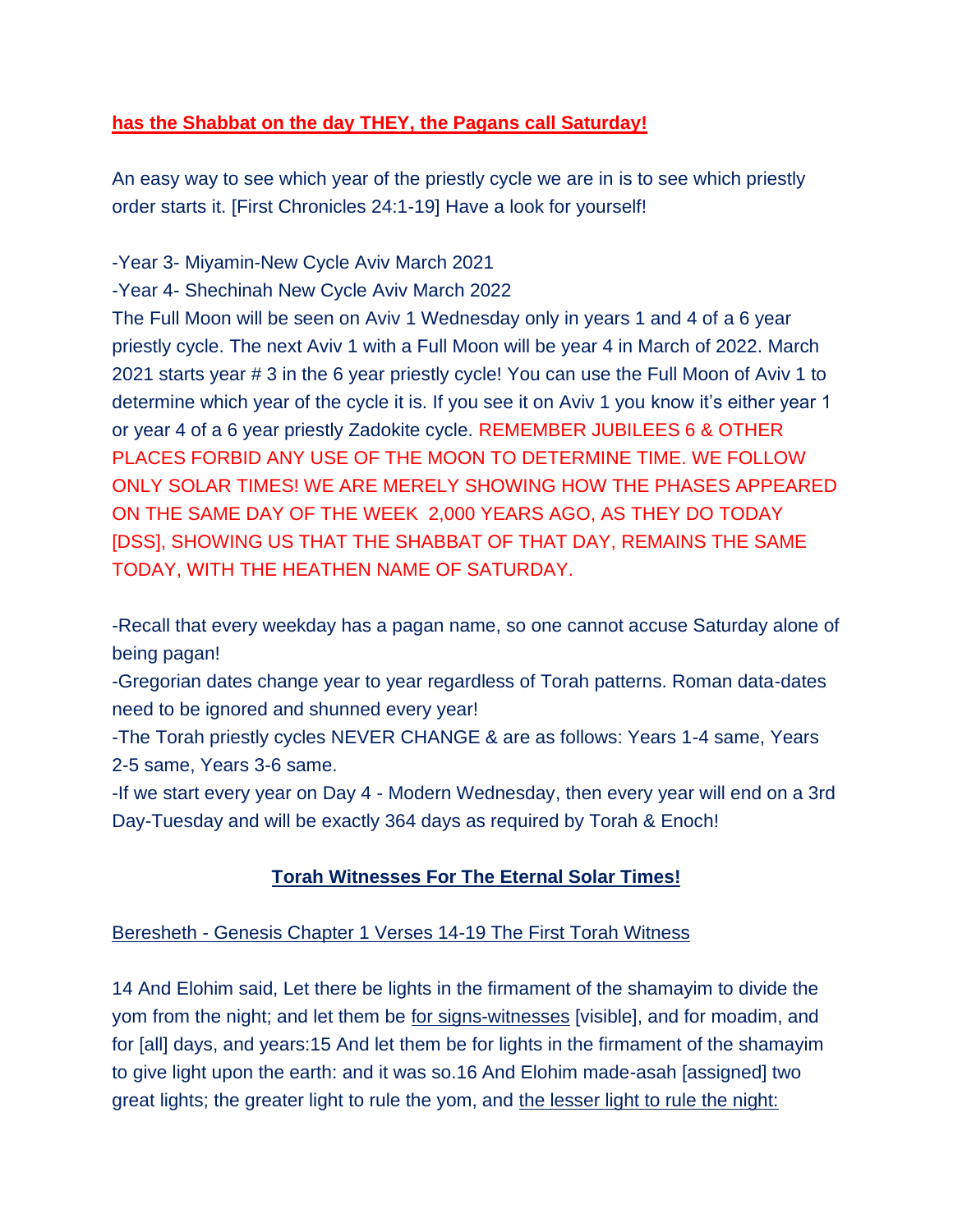therefore namely the cochavim. 17 And Elohim set them in the firmament of the shamayim to give light upon the earth,18 And to rule over the yom and over the night, and to divide the light from the darkness: and Elohim saw that it was tov.19 And the evening and the morning were Yom Reeve-DAY FOUR. RSTNE 7<sup>th</sup> Edition

This is why all years begin on Day 4 of the first or Spring Equinox week, on a Wednesday, the day The Father assigned [Hebrew-Assah] the lights! Deuteronomy-Devarim Chapter 16 Verse 1-The Second Torah Witness

Guard The SIGN of the month of the Aviv; and perform Passover, to YHUH your Elohim; Because in the month of THE AVIV [First month of Spring season], YHUH your Elohim took you out of Egypt at night. The Sign being The Straight Line at the Vernal Equinox throughout the day!

#### Exodus-Shemot 12:1-2-The Third Torah Witness

And YHUH said to Moshe and to Aharon, in the land of Egypt saying; this month is for you the head of all the months; it is the first for you, of the months of the year.

#### Exodus-Shemot 34:22-The Fourth Torah Witness

And the Chag of Weeks [Shavuot] you shall do for yourself; the firstfruits of the wheat harvest; and the Chag of the Ingathering at [around] the [fall] tekufah of the year. Genesis-Beresheth-8:22- The Fifth Torah Witness-The 4 Seasons

While the earth remains [before and after the flood] seedtime [Spring] and harvest [Fall]; cold and heat; summer and winter; day and night will not cease. [The seasons have never changed and the day ALWAYS goes before evening and night!]. If the seasons have never changed neither have months, Shabbats, days, weeks and years!

#### What About These MOON Verses. Do You Just Ignore Them?

Psalm 89:37- IT shall be established le-olam-va-ed as the yarayach, and as a faithful witness in the shamayim. Selah.

In verse 36 it is David's seed that is made into a faithful witness preserved IN THE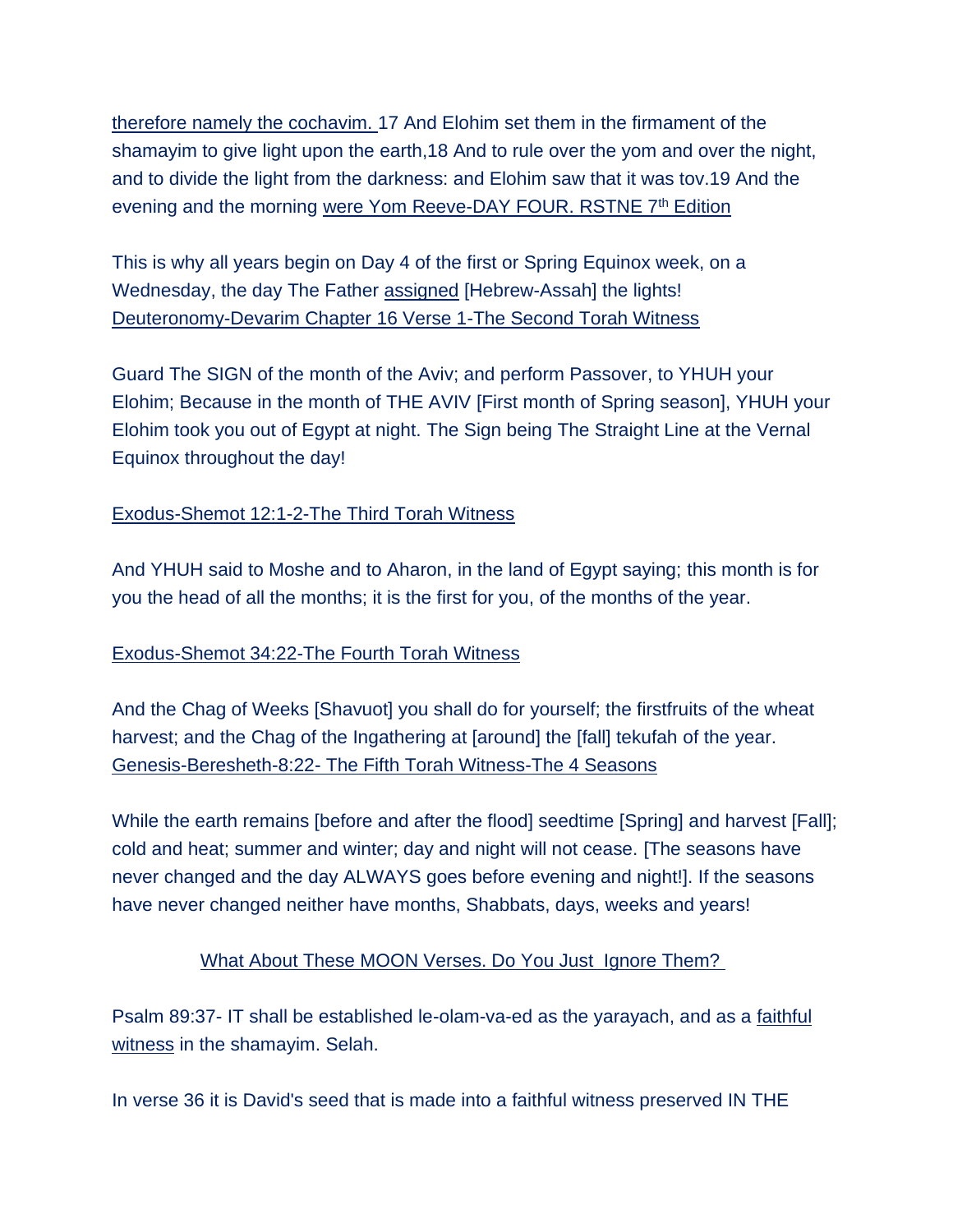HEAVENS or the throne; just like the moon is in the heavens FOREVER; so the heavens is the place of the preserving of the faithful witness or YHUH's thronepromises-Word FOREVER.

This verse does not claim that the moon is forever faithful for telling time, as it remains sick and dysfunctional, giving unbiblical 29 day months and 13 month years, which if blindly followed, will cause everyone to miss the appointed times of YHUH. Psalm 136:9 - The yarayach-moon and cochavim to rule by night: for His rachamimmercy endures le-olam-va-ed-forever.

This verse DOES NOT CLAIM the moon as THE ruler of the night by its own light. Read it again! The stars collectively rule the night and the moon joins that rulership as a lesser co-regent, as it reflects the sun's light, along with the night ruler in TANDEM. The night ruler is established in Torah Gen 1:14-16 [as THE LESSER LIGHT-NAMELY THE STARS] not in Psalms. Remember the biblical rule of first mention.

Psalm 104:19 - He created the yarayach-moon for moadim-appointed times: the shemesh-sun, knows its own going down. 20 You make darkness, and it is night: in it all the beasts of the forest do creep.

21 The young lions roar after their prey, and seek their food from El.

The moon IS a SIGN-MOED for NIGHT HUNTING BY THE NIGHT CREATURES before the sunrise. These verses have ZERO to do with the appointed times of Leviticus 23 for mankind, which are SOLELY SOLAR BASED. This misunderstanding has been a major erroneous assumption that somehow they refer to the feasts of YHUH. Simply look at the context of verses 19-21 and you will see moadem are for beasts not men, who go by no calendars at all and who are willing to adopt heavenly preserved and revealed math!

#### Psalm 81:3-4 And The Rabbinic Agenda

3 Blow the shofar in the chodesh's- month's renewal and at the appointed yom-day of our chag-celebration.

4 For this is a statute-chuk for Yisrael and a Torah-mishpat of the Elohim of Yaakov.

5 This He ordained in and among Yahoseph for a testimony, when He went out through the land of Mitzrayim-Egypt: where I heard a language that I understood not.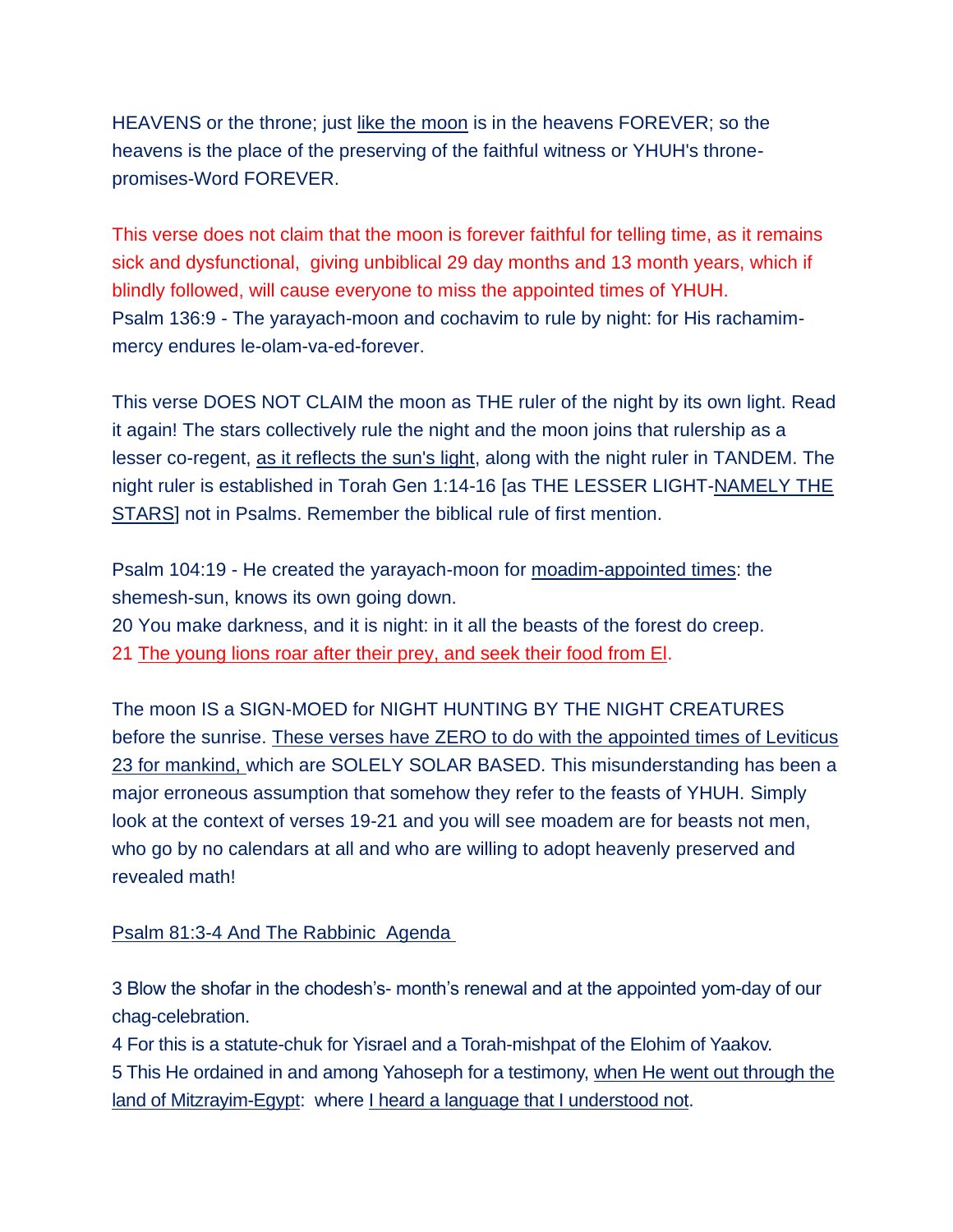6 I removed his shoulder from the burden: his hands were delivered from the pots

The true meaning is blow IN-AT the MONTH the shofar, in-at the FULLNESS of the day of our feast; chag; that means that on the Feast of Unleavened Bread in its fullness, we are to blow the shofar at our chag. In Torah a chag can only be Unleavened Bread, Feast of Weeks or Tabernacles. [3 not all 8 moadem]. The Chodesh or New Month IS NEVER CALLED A CHAG, so how can this refer to a lunar month never called a chag in Scripture? Perhaps more shockingly, the word moon appears nowhere here and neither does the term "full moon." Verse 3 literally means blow the shofar at the fullness of the Feast of Unleavened Bread, based on verses 5-6, which refer to the Exodus. Nothing to do at all with anybody's monthly moon! If you have a moon based alleged biblical calendar please find the nearest trash can and make a deposit, as this will be a simple act, most pleasing gift to YHUH-Elohim! Of course the rabbis translate it as full moon, to make you a disciple of The Antiochus Epiphanies lunar calendar, FORCED ON AND LATER ADOPTED BY RABBINIC JUDAISM after the Maccabees victory.

#### The Zadokite Times & Heavenly Tablets Are Part of Our Return As A People

Also Jeremiah 6:16-18 speaks of returning to the ancient paths, where we will find or recover the good-mature ways of our Messiah, the patriarchs, prophets and Zadokite priests. Since that is true, we know they were experts at tracking the circuits of the sun, in order to determine and establish all the appointed times and weekly 7th day Shabbats, with a clear declaration of day 364 and Aviv 1, the closest Wednesday during The Spring Equinox Week when the old year transits into the new year after EXACTLY 364 DAYS HAVE BEEN DECLARED!

16 This says YHUH: Stand in The Derech-Way, and see, and ask for the old paths, where is the tov derech, and have your walk in it, and you shall find rest for your beings. But they said, We will not walk in it!

17 Also I set watchmen [Hebrew-Netsarim] over you, saying, Listen to the sound of the shofar. But they said, We will not listen! RSTNE 7th Edition

Here are a few more Scriptures teaching us not to use heathen data but our own Zadokite priests and heavenly calculations in the camp of the redeemed; this high calling remains our responsibility collectively as a people!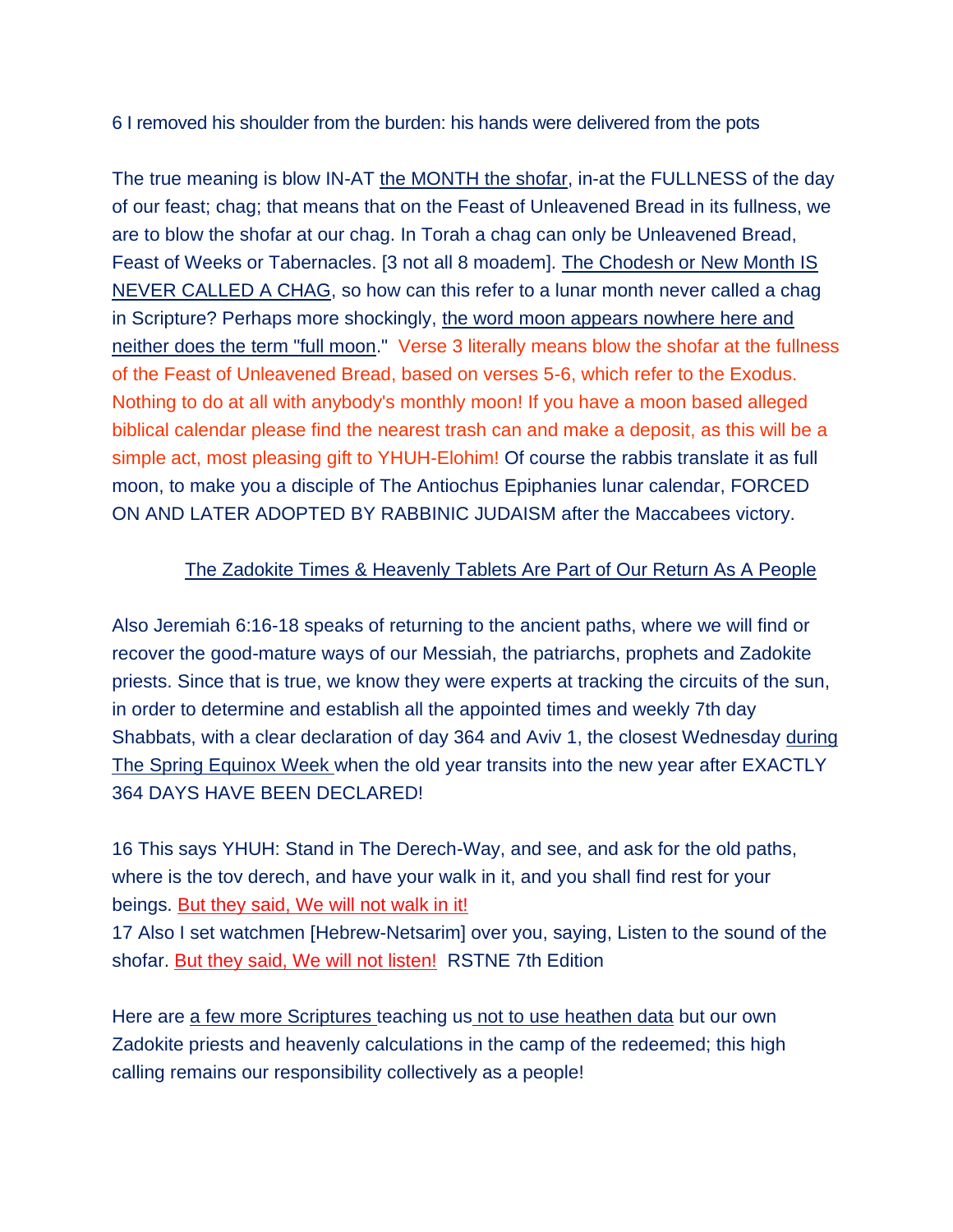Shemot-Exodus Ch. 20:

8 [Daled] Remember Ha-Shabbats-The Sabbaths [LXX-52 weekly and annual - not 53 as some teach], to shomer [guard-view] them as kadosh.

9 Six days shall you labor, and do all your work:

10 But the seventh yom-day is the Shabbat of YHUH your Elohim: in it you shall not do any work, you, nor your son, nor your daughter, your male eved-servant, nor your female eved, nor your cattle, nor your ger-stranger, nor a convert that is within your gates: RSTNE 7th Edition

Shemot-Exodus Ch. 31:

16 Therefore the children of Yisrael shall shomer [guard-view] the Shabbat, to observe [guard-view] the Shabbat throughout their generations, for an everlasting britcovenant.

17 It is an ot [visible sign] between Me and the children of Yisrael le-olam-va-ed-forever: for in six days YHUH made the shamayim and the earth, and on the seventh yom He rested, and was refreshed. RSTNE 7th Edition

Devarim-Deuteronomy Ch. 5:

12 Shomer [guard-view] Ha-Shabbat to set it apart, as YHUH your Elohim has commanded you.

13 Six days you shall labor, and do all your work:

14 But the seventh yom-day is the Shabbat of YHUH your Elohim: in it you shall not do any work, you, nor your son, nor your daughter, nor your male eved, nor your female eved, nor your ox, nor your donkey, nor any of your cattle, nor the ger-stranger that is within your gates; that your male eved and your female eved may rest as well as you. 15 And remember that you were an eved in the land of Mitzrayim, and that YHUH your Elohim brought you out from there through a mighty hand and by an outstretched Arm: therefore YHUH your Elohim commanded you to shomer [guard-view] Yom Ha-Shabbat. RSTNE 7th Edition.

Jubilees-Yovleem Ch. 29:

15 And he sent to his abba Yitschaq of all his substance, clothing and food, and meat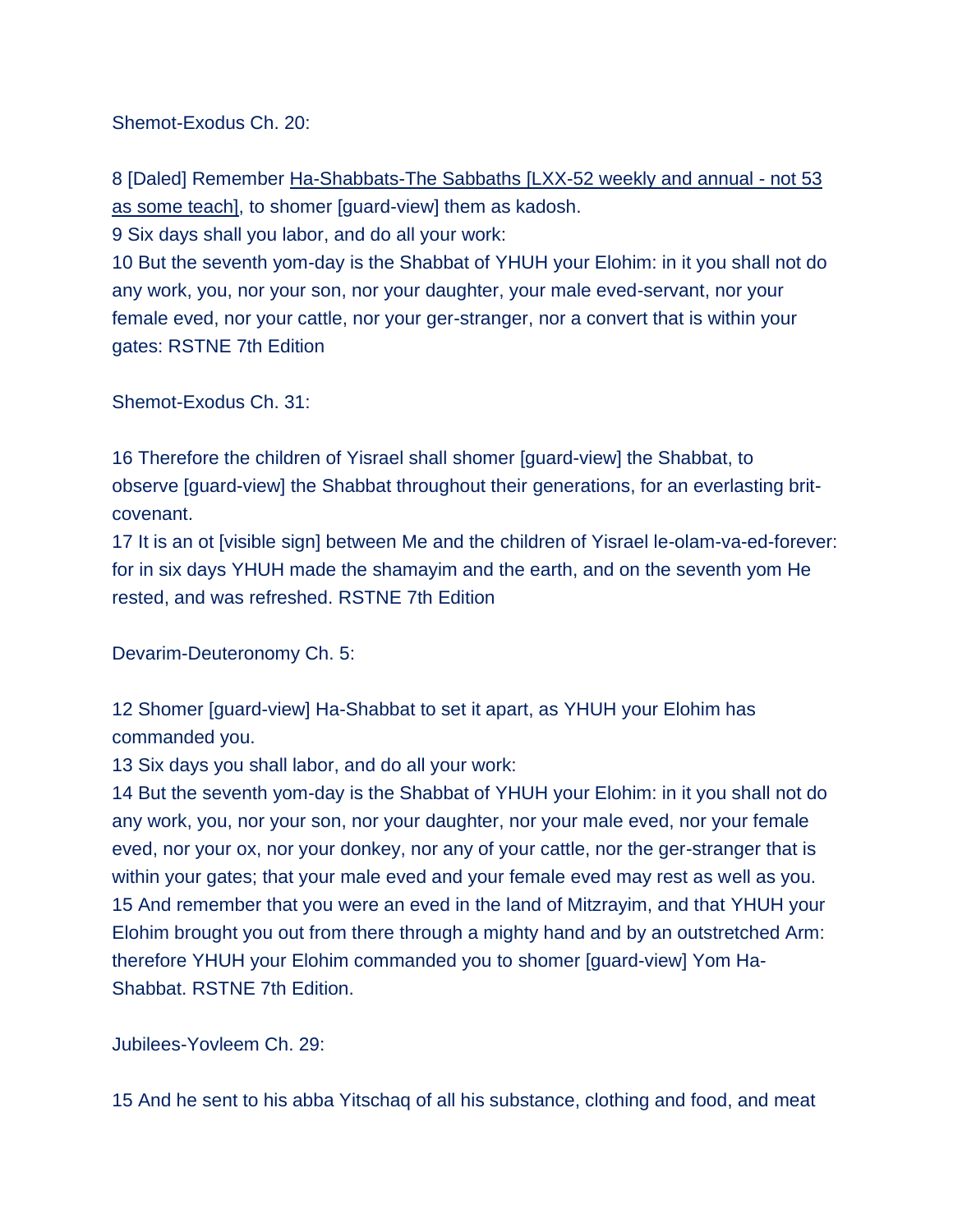and drink and milk and butter and cheese and some dates of the valley. 16 And to his eema Rivkah also four times a year, between the times of the months [4] season markers], between ploughing and reaping and between autumn and the rain (season) and between winter and spring, to the tower of Avraham. RSTNE 7th Edition.

#### More Proof That Day 4-Our Modern Wednesday Was Lit Continually In The Temple

The lamps of the menorah were lit daily from fresh, consecrated olive oil and burned from evening until morning, according to Exodus 27:21.

The Roman-Jewish historian Flavius Josephus states that three of the seven lamps were allowed to burn during the day also; [13] however, according to one opinion in the Talmud (Rashi, Tractate Shabbat 22b), only the center lamp was left burning all day, into which as much oil was put as into the others. Although all the other lights were extinguished, that light continued burning oil, in spite of the fact that it had been kindled first. This showed Israel where to start the new year and where all 4 seasons start. On Yom Revee a Wednesday.

DAY 4 OF THE WEEK-MIDDLE LIGHT OF THE MENORAH LIT FIRST AND BURNED ALL DAY AND NIGHT AS THE SIGN OF THE MESSIAH [WHO CAME ON DAY 4 OR 4,000 YEARS AFTER ADAM AND EVE]. Day 7 represented by candle 7, is symbolic of the weekly and millennial Shabbat , when Messiah physically returns at the dawn of the millennial Shabbat. This miracle according to the Talmud (Tractate Menahot 86b) was taken as a sign that The Shechinah-Glory rested over Israel forever into the kingdom. [14] It was called the Ner Hama'aravi (Western lamp) because of the direction of its wick. This middle lamp was also referred to as the Ner Elohim-Ner Tamid (Eternal Lamp of El).

## YAHUSHA The Alef Taf The Middle 4<sup>th</sup> Light Called "The Light of the World" Burns **Eternally**

Also mentioned in I Samuel 3:3. The miracle of the Ner Tamid-Eternal Flame ended about 40 years before the destruction of the Second Temple (30 CE) according to the Talmud (Tractate Yoma 39a), "Our Rabbis taught: During the last forty years before the destruction of The Second Temple (**that is to say from around 30 CE the very year**  Yahusha died) the lot ['For YHUH'] did not come up in the right hand of the priest [on